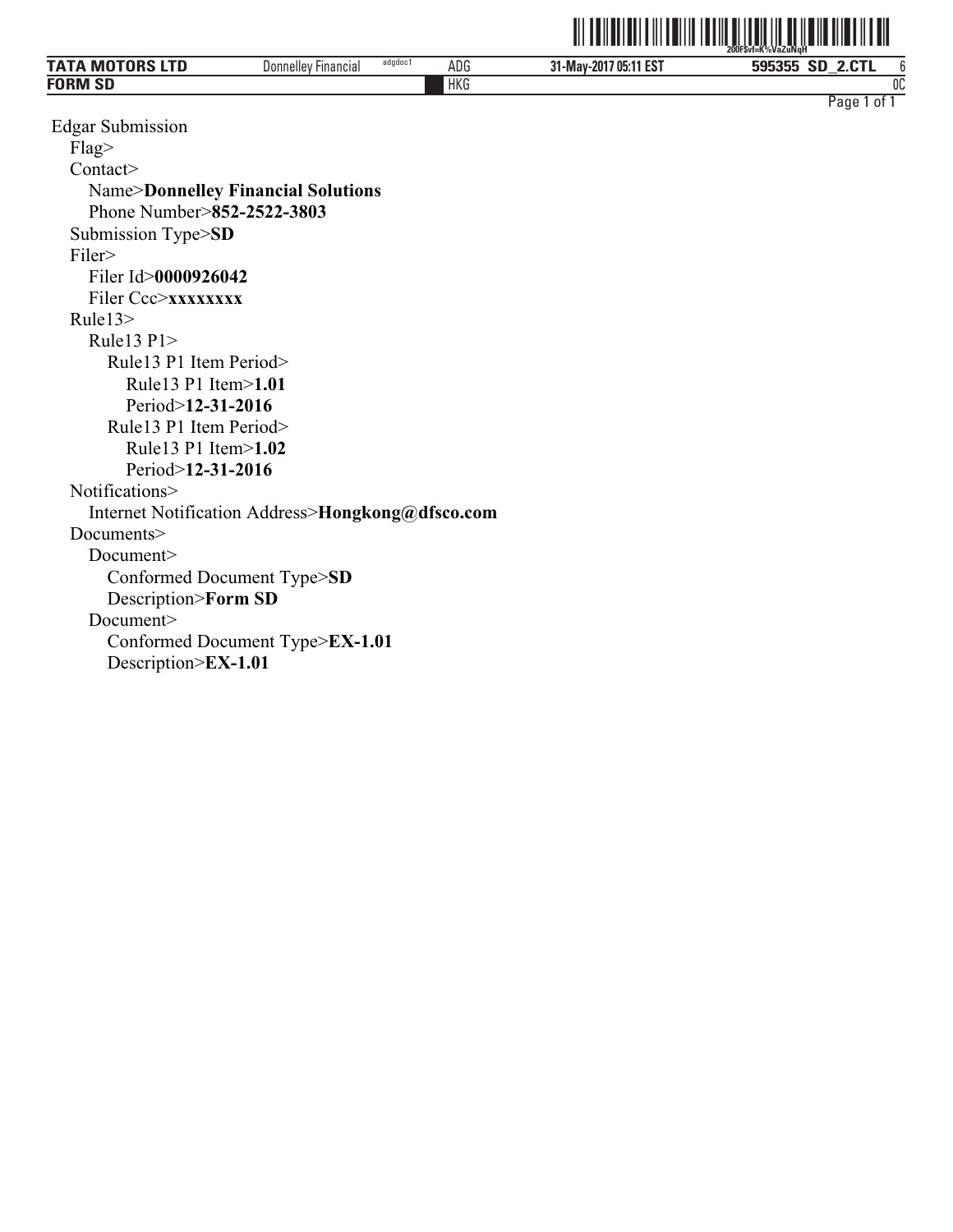

**TATA MOTORS LTD 12.1.14 595355 DEX 12.1.14 595355 DEX 12.1.14 12.1.14 595355 DEX 12.1.14 13.1.14 595355 DEX 12.1.14 13.1.14 595355 DEX 12.1.14 13.1.14 13.1.14 13.1.14 13.1.14 13.1.14 14.15 FORM SD**

**31-May-2017 05:09 EST**

HKG HTM HTM ESS 0C

Page 1 of 1

# **UNITED STATES SECURITIES AND EXCHANGE COMMISSION**

**Washington, D.C. 20549** 

# **FORM SD**

# **SPECIALIZED DISCLOSURE REPORT**

# **TATA MOTORS LIMITED**

**(Exact name of the registrant as specified in its charter)** 

Republic of India **Note 201-22294** Not Applicable **(State or other jurisdiction of incorporation or organization)**

**(Commission File Number)**

**(IRS Employer Identification No.)**

**Bombay House, 24, Homi Mody Street, Mumbai 400 001, India 400 001** (Address of principal executive offices)

**Mr. H. K. Sethna, Bombay House 24, Homi Mody Street, Mumbai 400 001, India Tel.: +91 22 6665 7219, Facsimile: +91 22 6665 7260 (Name and telephone number, including area code, of the person to contact in connection with this report.)** 

Check the appropriate box to indicate the rule pursuant to which this form is being filed, and provide the period to which the information in this form applies:

☒ Rule 13p-1 under the Securities Exchange Act (17 CFR 240.13p-1) for the reporting period from January 1 to December 31, 2016.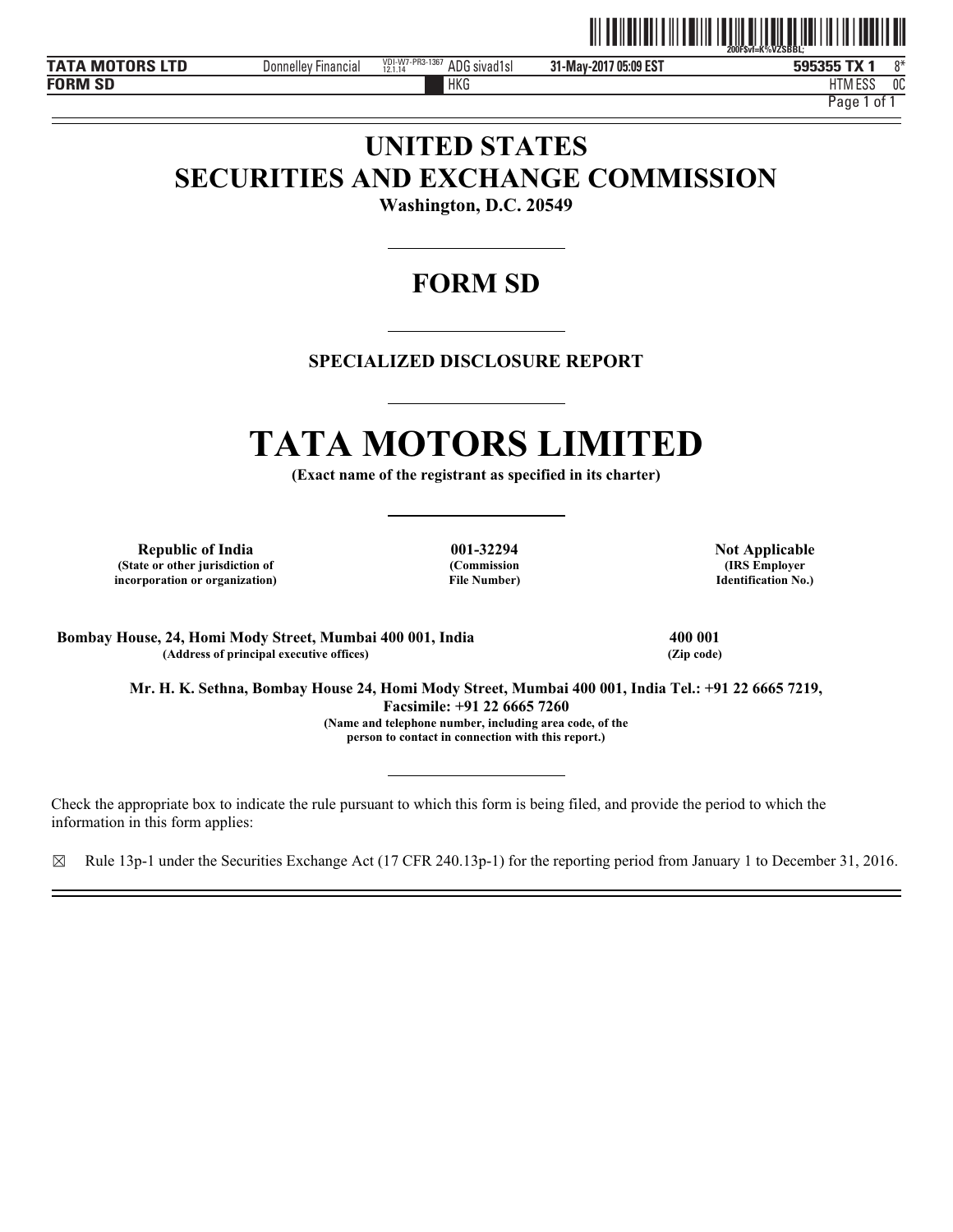|                          |                     |                       |                |                             | 200FSvf=KSZ2zHGLI            |              |
|--------------------------|---------------------|-----------------------|----------------|-----------------------------|------------------------------|--------------|
| <b>MO</b><br><b>TATA</b> | Donnelley Financial | ADGP64RS23<br>12.1.14 | ADG pf<br>rend | 17 02:26 EST<br>26-May-2017 | T1<br>rararr'<br>кh<br>ວວວວວ | <b>FX</b>    |
| <b>FORM SF</b><br>. JL   |                     |                       | <b>HKG</b>     |                             | 1.500<br>י דו<br>HIM ESJ     | $\sim$<br>υu |

ˆ200F\$vf=K\$Z2zHGLIŠ **200F\$vf=K\$Z2zHGLI** 

Page 1 of 1

#### **Introduction**

This Specialized Disclosure Report on Form SD ("SD Report") of Tata Motors Limited ("TML", "we", "us" or "our") for the calendar year ended December 31, 2016 is presented to comply with Rule 13p-1 under the Securities Exchange Act of 1934, which implements the disclosure requirements related to conflict minerals under the Dodd-Frank Wall Street Reform and Consumer Protection Act of 2010 (the "Dodd-Frank Act"). Conflict minerals are defined in Form SD to include cassiterite, columbite-tantalite, gold, wolframite and their derivatives, tin, tantalum, tungsten and gold ("3TG Minerals").

# **Company Overview**

This SD Report has been prepared by management of TML. This SD Report includes information pertaining to the manufacturing activities of TML in India and those of its significant vehicle manufacturing subsidiaries, Jaguar Land Rover Automotive plc ("JLR"), and Tata Daewoo Commercial Vehicle Company Limited ("TDCV"). TML is an automobile company. TML conducts automotive operations including activities relating to the development, design, manufacture, assembly and sale of vehicles, as well as related parts and accessories. TML's product lines consist of automobiles and related products in the passenger, utility, and light as well as medium and heavy commercial vehicle segments. TML conducts manufacturing operations in India, the United Kingdom, South Korea, Thailand and South Africa. TML manufactures and sells a range of automobiles in the commercial vehicle, passenger vehicle and military vehicle segments.

# **Item 1.01 Conflict Minerals Disclosure and Report**

# **Conflict Minerals Disclosure**

TML manufactures a wide range of automobiles and is involved in various automotive operations. TML has determined that in order to carry out such activities 3TG Minerals may have been necessary for the functionality or production of certain products that it manufactured (or contracted to be manufactured). Accordingly, in order to support and promote the objectives of the Dodd-Frank Act as it relates to conflict minerals, TML built on its compliance efforts in 2014 and 2015 and pursued a detailed action plan for the 2016 reporting year. Following its reasonable country of origin inquiry ("RCOI"), communications with actual and potential 3TG Minerals suppliers and other due diligence efforts, as of the date of this SD Report for the year ended December 31, 2016, TML is in the process of determining which suppliers use 3TG Minerals and the origin and chain of custody of 3TG Minerals used in its products.

TML intends to continue to develop its Conflict Minerals Compliance Program to be in compliance with the framework in the Organisation for Economic Co-operation and Development (OECD) Due Diligence Guidance for Responsible Supply Chains of Minerals from Conflict-Affected and High-Risk Areas, Second Edition 2013 and the related supplements on 3TG Minerals in all material respects.

The RCOI and due diligence conducted by TML, and the results thereof, are described in the Conflict Minerals Report, which report is attached as Exhibit 1.01 to this SD Report and is incorporated into this Item 1.01 by reference. TML has also posted the Conflict Minerals Report to its website at http://www.tatamotors.com/investors/investors.php. The content of such website is not a part of this SD Report.

# **Item 1.02 Exhibit**

A copy of TML's Conflict Minerals Report is filed as Exhibit 1.01 to this SD Report.

#### **Item 2.01 Exhibits**

The following exhibit is filed as part of this Form:

**EXHIBIT 1.01** – Conflict Minerals Report as required by Items 1.01 and 1.02 of Form SD.

\* \* \* \* \*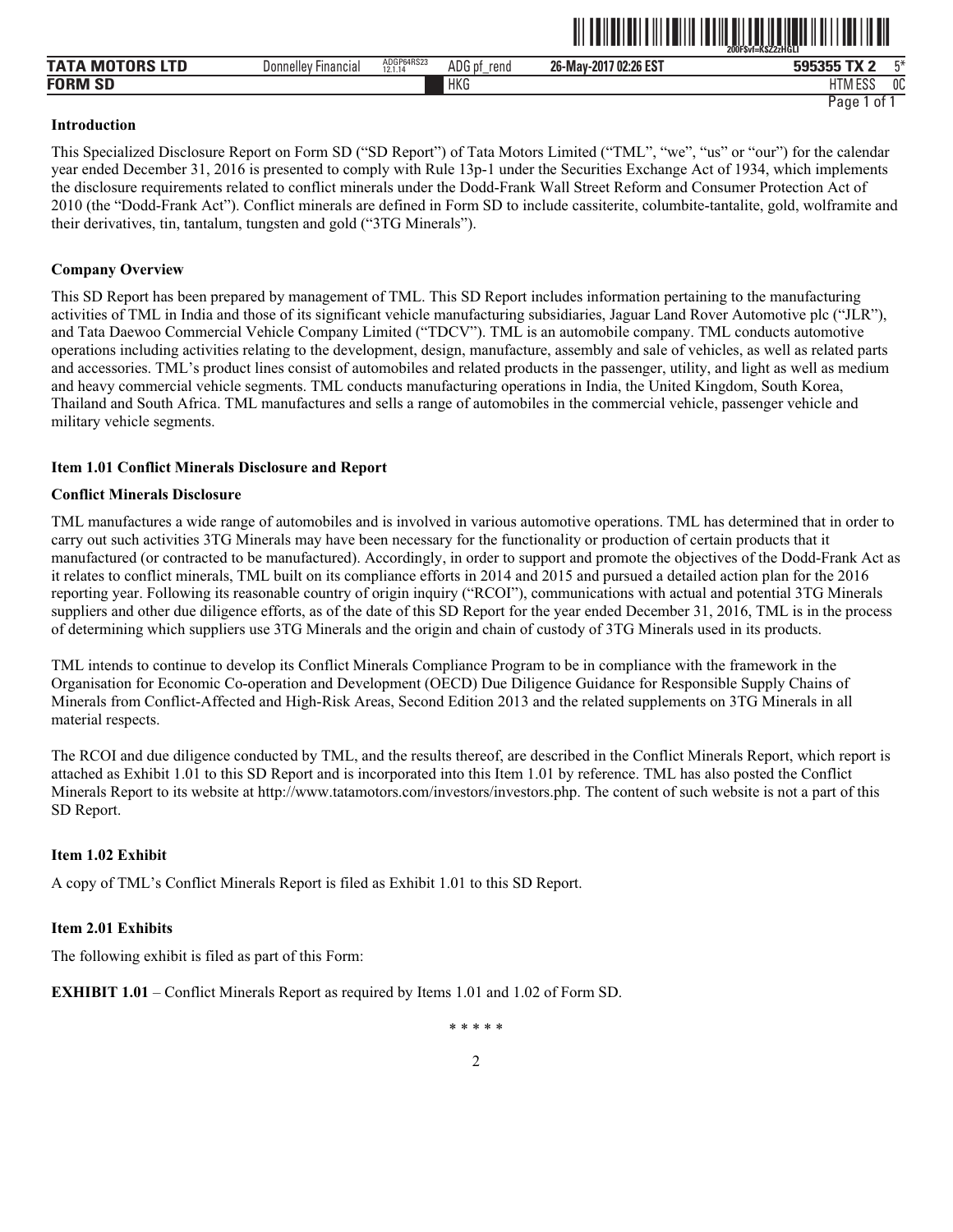|                 |                            |                       |                |                       | <br>200FSvf=KSZ2TSYsC |
|-----------------|----------------------------|-----------------------|----------------|-----------------------|-----------------------|
| TATA MOTORS LTD | <b>Donnelley Financial</b> | ADGP64RS23<br>12.1.14 | ADG pf<br>rend | 26-May-2017 02:26 EST | 4*<br>595355 TX 3     |
| <b>FORM SD</b>  | START PAGE                 |                       | HKG            |                       | 0C<br><b>HTM ESS</b>  |
|                 |                            |                       |                |                       | Page 1 of             |

# SIGNATURES

Pursuant to the requirements of the Securities Exchange Act of 1934, the registrant has duly caused this report to be signed on its behalf by the duly authorized undersigned.

# **TATA MOTORS LIMITED**

(Registrant)

By: /s/ Mr. C. Ramakrishnan By: /s/ Mr. Guenter Butschek

Name: Mr. C. Ramakrishnan Name: Mr. Guenter Butschek<br>Title: Group CFO, Tata Motors Limited Title: CEO & Managing Dire

Title: CEO & Managing Director, Tata Motors Limited

Date: May 31, 2017

3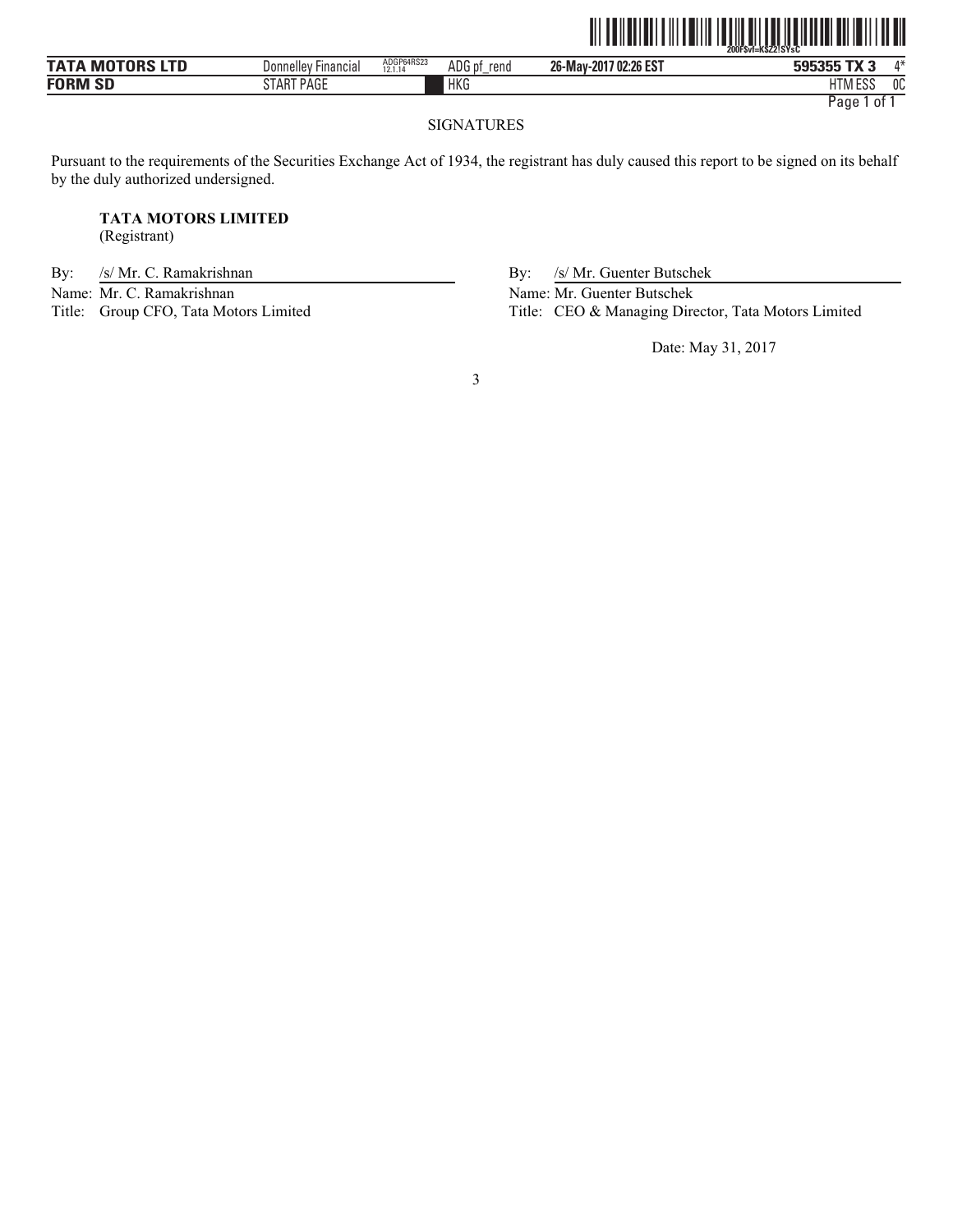

| <b>TATA MOTORS LTD</b> | Financia.<br>Donnelle <sup>®</sup> | ADGP64RS03<br>12.1.14 | ADG<br>rend<br>nt | 7 02:26 EST<br>26-May-2017 | $-1/4$<br><b>04</b><br><b>БОБЗББ</b><br>_ | $\sim$ |
|------------------------|------------------------------------|-----------------------|-------------------|----------------------------|-------------------------------------------|--------|
| <b>FORM SD</b><br>SL   |                                    |                       | <b>HKG</b>        |                            | $-1$<br>$F^{\alpha}$<br>HIM ESS           | 0C     |

**Exhibit 1.01** 

# **Tata Motors Limited Conflict Minerals Report for the year ended December 31, 2016**

This Conflict Minerals Report ("CMR") of Tata Motors Limited ("TML", "we", "us") for the year ended December 31, 2016 is presented to comply with Rule 13p-1 of the Securities Exchange Act of 1934, as amended ("Rule 13p-1"). Capitalized terms used but not defined herein have the meanings set forth in our Specialized Disclosure Report on Form SD ("SD Report") for the year ended December 31, 2016. Except as otherwise expressly indicated, this CMR includes information pertaining to the manufacturing activities of TML in India ("TML India") and those of its significant vehicle manufacturing subsidiaries, Jaguar Land Rover Automotive plc ("JLR") and Tata Daewoo Commercial Vehicles Company Limited ("TDCV"). JLR and TDCV are hereinafter collectively referred to as the "subsidiaries".

# **Section 1: Products Overview**

TML manufactures and sells a range of automobiles and automotive products in the following segments:

- Passenger;
- Utility;
- Light Commercial;
- Medium Commercial; and
- Heavy Commercial.

TML's automotive vehicles and products are manufactured using a variety of materials and components. Based on an internal assessment, TML has determined that certain 3TG Minerals, defined in Form SD to include cassiterite, columbite-tantalite, gold, wolframite and their derivatives, tin, tantalum, tungsten and gold, may be necessary to the functionality or production of the components contained in products manufactured or contracted to be manufactured by TML – for example, electronics, chassis, powertrains, HVAC systems and trims.

# **Section 2: Supply Chain Overview**

For the 2016 reporting year, TML India, JLR and TDCV collectively had a network of over 2,000 suppliers, which supplied over 140,000 distinct components. TML does not directly purchase ore or unrefined 3TG Minerals from mines, and the mines producing minerals and the smelters who can provide relevant information regarding the source of 3TG Minerals are several tiers down in the supply chain from its direct suppliers. As a result, TML relies on its suppliers to provide information on the origin of the 3TG Minerals contained in components and materials supplied to TML, including with respect to sources of 3TG Minerals that are supplied initially to TML's suppliers by sub-tier suppliers.

# TML's manufacturing operations comprise:

- Six manufacturing units in India associated with operations of TML India, which procured in excess of 90,000 different components from 1,050 direct suppliers during the year ended December 31, 2016, the majority of which are located in India;
- Four manufacturing units in the United Kingdom, one manufacturing unit which is a joint venture in China and one assembly plant in India associated with operations of JLR, which procured in excess of 30,000 directly ordered parts from circa 600 direct suppliers during the year ended December 31, 2016; and
- One manufacturing unit in South Korea associated with operations of TDCV, which procured in excess of 20,000 components from 287 direct suppliers during the year ended December 31, 2016, the majority of which are located in South Korea.

TML continues to educate its supplier base regarding the Conflict Minerals disclosure requirements through online portals (Supplier Relationship Management, Achilles Automotive and i-point), vendor council meetings and communications by senior procurement executives. In accordance with the OECD Due Diligence Guidance for Responsible Supply Chains of Minerals from Conflict Affected and High-Risk Areas (the "OECD Guidance"), TML has adopted the following supply chain policy on Conflict Minerals (the "Conflict Minerals Policy").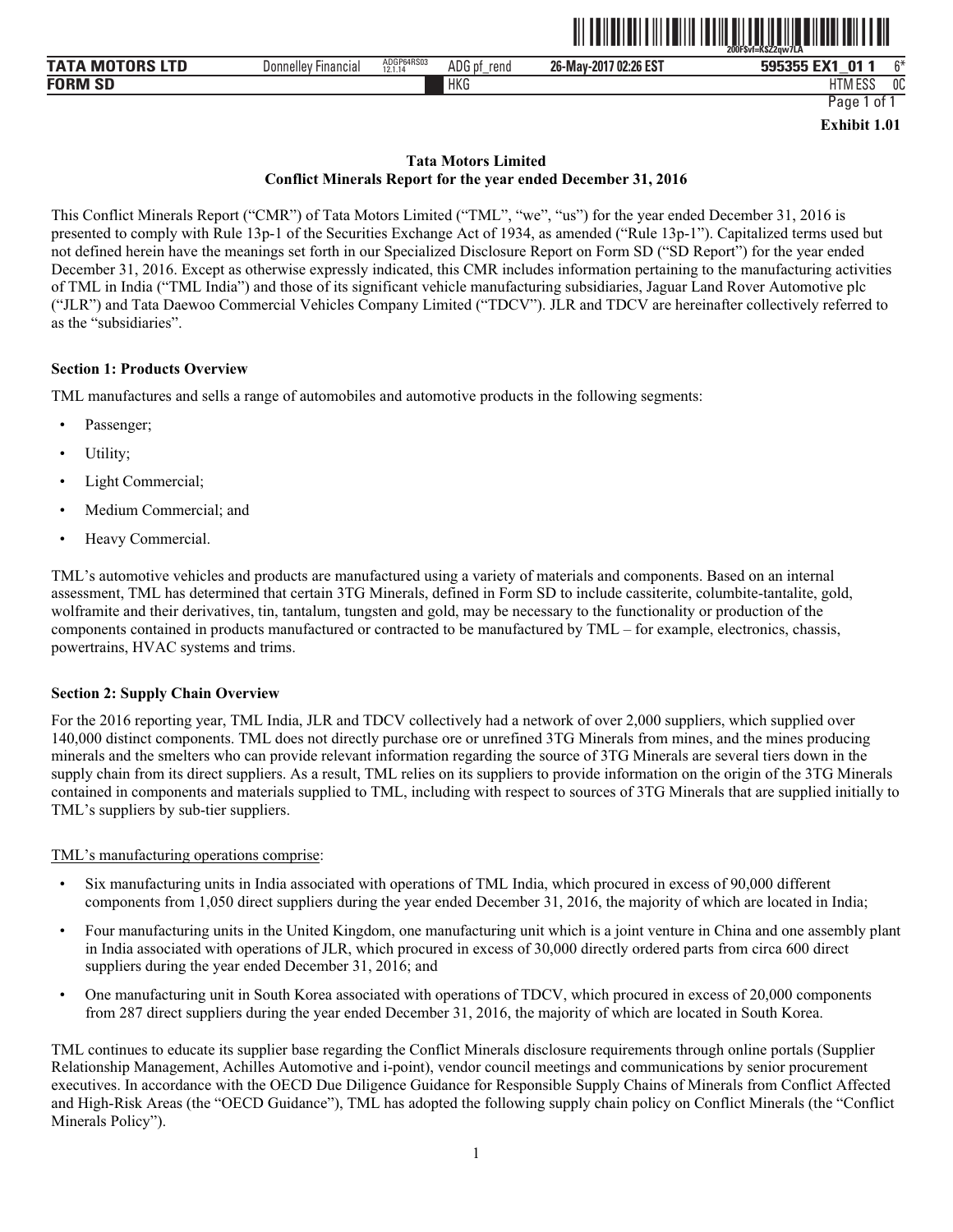| TATA<br><b>M</b><br>--- | Donnelley Financial | ADGP64RS03<br>12.1.14 | ADG pf<br>rend<br>_ | / 02:26 EST<br>26-May-2017 | <b>01</b><br>. .                    | $10*$        |
|-------------------------|---------------------|-----------------------|---------------------|----------------------------|-------------------------------------|--------------|
| <b>FORM SF</b>          |                     |                       | <b>HKG</b>          |                            | <b>14 FOO</b><br>HТ<br>ועו ר<br>LUL | $\sim$<br>งเ |

ˆ200F\$vf=K\$Z2y5%srŠ **200F\$vf=K\$Z2y5%sr**

Page 1 of 1

# **Tata Motors Limited Supply Chain Conflict Minerals Policy**

#### Commitment to Sourcing Responsibly

Tata Motors Limited ("TML") is committed to promoting and supporting various laws that aim to prevent the use of minerals that directly or indirectly finance or benefit armed groups in the Democratic Republic of the Congo or its adjoining countries (the "Covered Countries"), as contemplated under the Dodd-Frank Wall Street Reform and Consumer Protection Act of 2010 (the "Dodd-Frank Act") and the rules and regulations promulgated thereunder ("Conflict Minerals").

TML is committed to sourcing products and materials from companies that share its values around human rights, ethics and environmental responsibility. Consistent with the spirit of related laws, rules and regulations regarding responsible sourcing and Conflict Minerals, including those promulgated under U.S. law, TML is committed to sourcing minerals in a responsible manner.

# Tata Motors Limited Supplier Expectations

- To ensure its commitment to support the objectives of the Dodd-Frank Act and other similar laws, TML requires its suppliers to comply with the Conflict Minerals reporting requirements and to engage in due diligence of their supply chains in accordance with an internationally recognized framework, such as the OECD Due Diligence Guidance for Responsible Supply Chains of Minerals from Conflict-Affected and High-Risk Areas.
- TML requires its suppliers to state whether the parts supplied to TML consist of 3TG Minerals (defined to include cassiterite, columbite-tantalite, gold, wolframite and their derivatives, tin, tantalum, tungsten and gold) and to report the source of the 3TG Minerals included in their parts supplied to TML.
- To achieve the ultimate objective of sourcing minerals from conflict free zones, TML constantly encourages its suppliers to source minerals responsibly with certified conflict-free smelters, wherever possible, to increase TML's level of confidence that the parts in its vehicles are sourced responsibly.
- Suppliers currently sourcing minerals with suspected links to the Covered Countries may continue to do so as long as they continue to exhibit substantial efforts to trace the exact origin of 3TG Minerals used in the components supplied to TML.
- TML is committed to elimination of procurement, as and when commercially practical, of products containing Conflict Minerals.
- TML will evaluate its willingness to continue its partnership with each supplier based on such supplier's efforts to prevent the procurement of Conflict Minerals.

Suppliers and other external parties are encouraged to contact TML at ConflictMinerals@tatamotors.com, if they wish to seek guidance on this Conflict Minerals Policy or report concerns.

# **Section 3: Actively participating in industry collaboration for a cohesive, effective and synergic global responsible sourcing program**

With the view to further step up TML's efforts in line with the TML's commitment for responsible sourcing, it started collaborating with other industry players by joining the Conflict Free Sourcing initiative (66 CFSI 22) in November 2016. Founded in 2008 by members of the Electronic Industry Citizenship Coalition and the Global e-Sustainability Initiative, the CFSI has grown into one of the most utilized and respected resources for companies from a range of industries addressing conflict minerals issues in their supply chains represented by 350 global leading companies from seven diverse industries. In addition to other responsible sourcing initiatives, CFSI conducts an independent, third-party audit that determines which smelters and refiners can be validated as "conflict-free," in line with OECD guidelines. CFSI also organizes an annual Conflict-Free Sourcing Initiative Workshop, which brings together hundreds of representatives from industry, government and civil society for updates, in-depth discussions and guidance on best practices on responsible mineral sourcing.

TML participated in the annual conference organized by CFSI on November 9 and 10, 2016. TML also actively participates in the following member forums to keep informed about developments in responsible sourcing.

- 1. CFSI Market Acceptance Team
- 2. Smelter Engagement Team
- 3. CFSI Stakeholder's Call
- 4. Due Diligence Team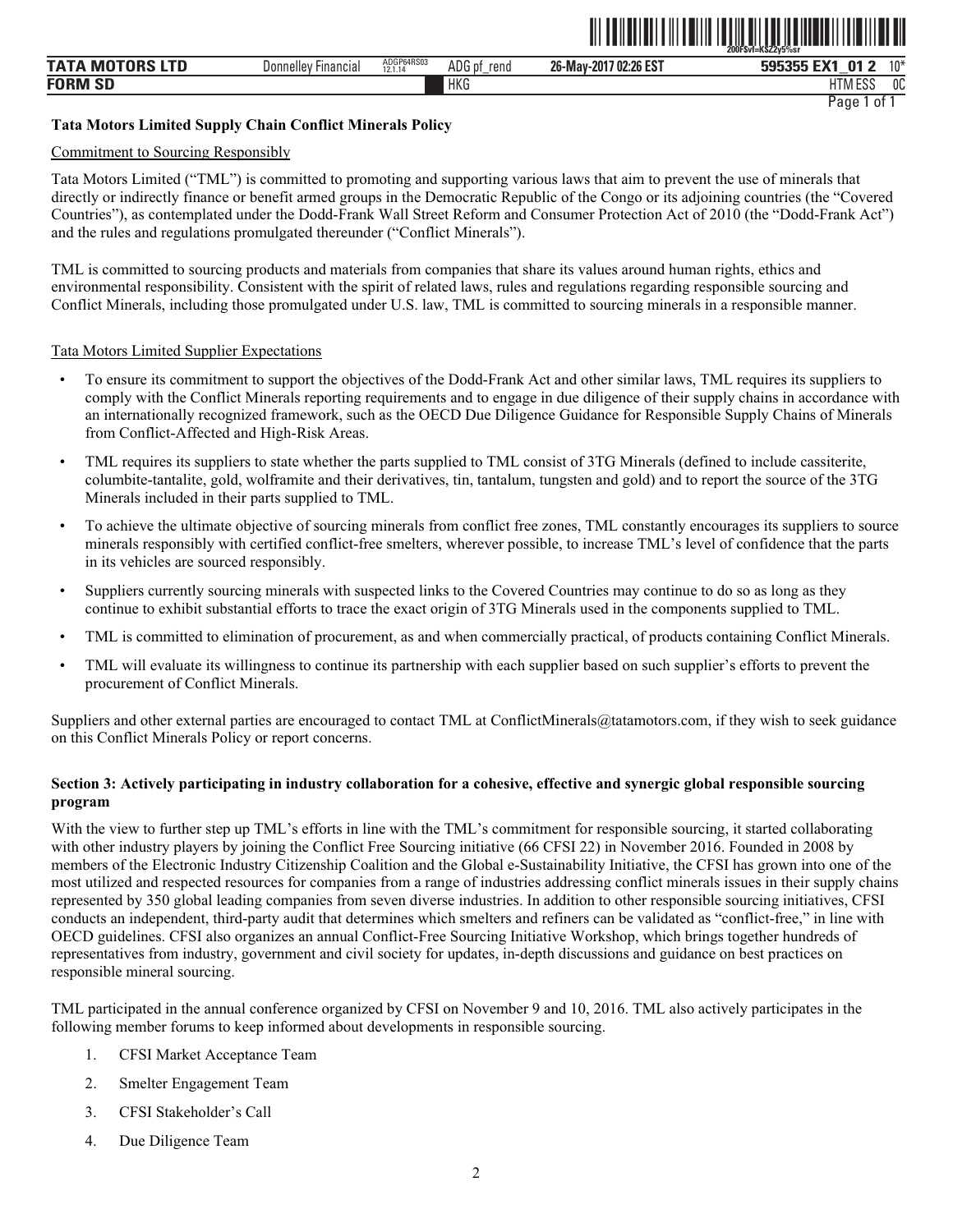| <b>TATA MOTORS LTD</b> | $- \cdot$<br>Donnelley Financial | ADGP64RS03<br>12.1.14 | ADG pf<br>rend | 26-May-2017 02:26 EST | $^{\sim}$<br>595355 EX1<br>. n.<br>v.<br>- 1 |
|------------------------|----------------------------------|-----------------------|----------------|-----------------------|----------------------------------------------|
| <b>FORM SD</b>         |                                  |                       | HKG            |                       | <b>I ITA A FOO</b><br>0C<br>HIMESS           |
|                        |                                  |                       |                |                       | Paqe<br>01                                   |

ˆ200F\$vf=K\$Z2@bnL>Š **200F\$vf=K\$Z2@bnL>**

- 5. Gold Sub Team
- 6. CMRT Team

TML believes its membership in CFSI provides it with wider access to smelters around the world and allows it to leverage CFSI's smelter certification and verification activities.

#### **Section 4: TML's RCOI and due diligence for the year ended December 31, 2016**

#### **A. TML Conflict Mineral Reporting Team**

During the 2016 reporting year, TML India's Cross Functional Core Team ("CFCT"), which is comprised of selected experts from various divisions, including Purchasing & Supply Chain, Materials, Design and Legal along with the support teams from Sustainability, Finance, Information Technology and Internal Audit, devised an action plan for its Conflict Minerals Compliance Program ("CMCP") for TML India and coordinated with corresponding CFCTs of JLR and TDCV to conduct appropriate diligence, and to prepare and file the SD Report and CMR for 2016. The reporting structure reflects: (i) the unique line of products offered by the relevant subsidiaries and (ii) the use of different supply chains and procurement systems by each of the relevant subsidiaries.

# **B. Actions to facilitate TML's Conflict Mineral Compliance Program**

TML performed its RCOI process with respect to manufacturing operations and suppliers of TML India, JLR and TDCV, which together represented substantially all of TML's consolidated revenues for the fiscal year ended March 31, 2017. Each of TML India, JLR and TDCV used the CMRT Questionnaire, a web-based survey tool developed by the Conflict Free Sourcing Initiative for collecting responses from their respective supplier bases as part of their RCOI process. However, each of these entities followed independent procedures in reaching out to their respective supplier base as part of this exercise.

In addition to the RCOI process using the CMRT Questionnaire, each of TML India, JLR and TDCV conducted further inquiries with respect to its suppliers in order to trace the precise source and chain of custody of the 3TG Minerals.

Each year, TML is determined to expand its visibility into its supply chain, with the goal of covering 100% of its supplier base and determining with certainty the origin of all the 3TG Minerals used in TML vehicles and products.

TML aims to structure its due diligence processes in accordance with the OECD Guidance, which sets forth the following five steps for establishing a responsible supply chain: (i) establishing strong company management systems, (ii) identifying and assessing risks in the supply chain, (iii) designing and implementing a strategy to respond to identified risks, (iv) carrying out an independent third party audit of supply chain due diligence at identified points in the supply chain, and (v) reporting annually on supply chain due diligence.

The procedures followed by each entity are described below.

# **1. (a) TML India RCOI process**

The operations department of TML India's Purchasing & Supply Chain division was designated with the responsibility of communicating with TML India's suppliers. This year TML India has distributed the CMRT Questionnaire to all its 1,050 suppliers (representing 100% of annual purchase value) (as compared to 87% of total suppliers, representing 90% of annual purchase value for the 2015 reporting year). For the 2016 reporting year, TML worked to expand its supplier outreach by targeting additional critical suppliers in order to fulfill its commitment toward the CMCP.

TML India's CFCT deployed a web-based survey tool for the purpose of collecting responses for the RCOI process using the CMRT Questionnaire, which allows for year-over-year aggregation analysis. Commencing in 2014, in addition to directly contacting its supplier base, TML India has implemented the process of identifying components within its products that are likely to contain 3TG Minerals and the corresponding suppliers supplying those components. Through this process, TML India identified 182 potential suppliers of materials and components containing 3TG Minerals.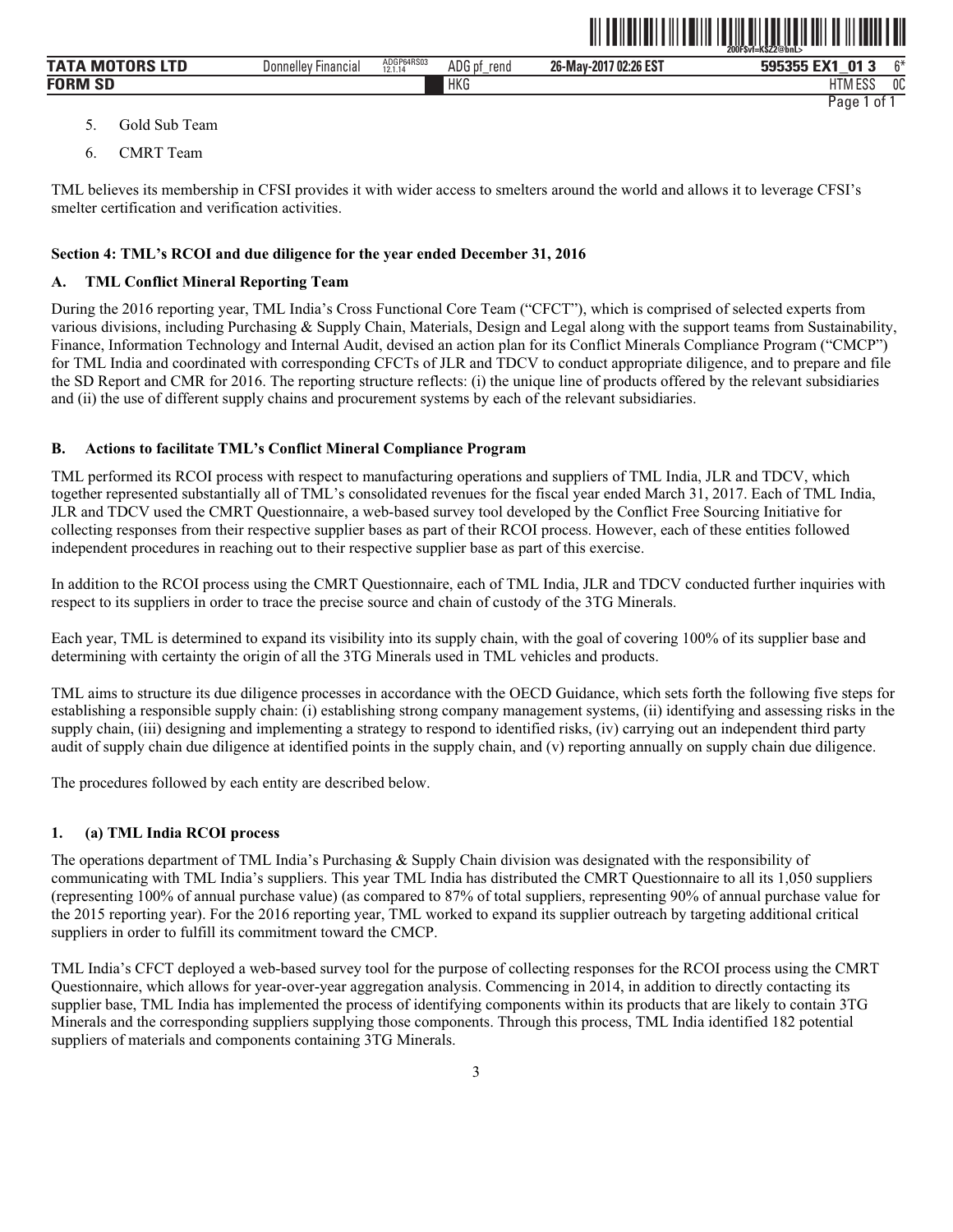|                           |                               |                       |                |                            | 200FSvf=KŠZ2%f1LX                |                |
|---------------------------|-------------------------------|-----------------------|----------------|----------------------------|----------------------------------|----------------|
| <b>TATA</b><br>MOTORS LTD | Financial<br><b>Donnelley</b> | ADGP64RS03<br>12.1.14 | ADG pi<br>rend | / 02:26 EST<br>26-May-2017 | <b>04</b><br><b>GOG266</b>       | $^{\sim}$      |
| <b>FORM SD</b>            |                               |                       | HKG            |                            | <b>LITM FOO</b><br>1 I IV<br>∟ບປ | <sub>0</sub> C |

ˆ200F\$vf=K\$Z2%f1LXŠ **200F\$vf=K\$Z2%f1LX**

This list of 182 suppliers was compared to the responses of 596 suppliers received through the CMRT Questionnaire for the 2016 reporting year, which analysis identified discrepancies between the responses from 82 suppliers and TML India's internal data. In order to conduct further verification of the data, further queries were made of these potential 3TG Mineral Suppliers to conclusively determine whether they supply components containing 3TG Minerals and if such 3TG Minerals are sourced from conflict areas. As of the date of this CMR, TML India verified the accuracy of the responses of 70 suppliers who acknowledged that they supply components containing 3TG Minerals, however, as described below, these responses do not in all cases provide sufficient clarity to trace the precise source and chain of custody of the 3TG Minerals.

# *RCOI Results*

The RCOI data for TML India cannot at this stage be attributed to a specific product or product-category level. The process of collecting and analyzing RCOI data is ongoing, and TML India intends to pursue and refine this process going forward, with an increased focus on suppliers identified by TML India as being likely suppliers of components containing 3TG Minerals. Of the 1,050 suppliers with 100% annual purchase value queried by TML India, approximately 57% responded to the CMRT Questionnaire. Of the suppliers that have been queried, as of the date of this CMR:

- 502 suppliers have responded that they do not supply components containing any 3TG Minerals; TML India is in the process of conducting further verification and analysis of the responses.
- 94 suppliers have responded that their components include one or more 3TG Minerals. However, their responses to the CMRT Questionnaire do not in all cases provide sufficient detail to trace the precise source and chain of custody of the 3TG Minerals. TML India is engaging in further verification of these responses and strategizing on further inquiries in order to obtain further information regarding the underlying supply chain.
- 454 responses from suppliers remain pending.

Though TML India has witnessed gradual progress in responsiveness of its suppliers there are still several of its suppliers who have as yet been unable or unwilling to respond. In order to address this, TML India intends to specifically focus more on supplier awareness by preparing training modules and other informatory modules apprising them of the importance of this program and persuading them to participate by making complete disclosures. Apart from this, TML India also plans to organize supplier meets, thus providing them a forum to address their views and concerns.

19 of the potential suppliers who supply 3TG Minerals have confirmed that they maintain a conflict minerals policy which is also available on their websites. They are actively engaging their supply chain to collect smelter information their feedback indicates to TML that they have better visibility than in the previous reporting year. 50 of the suppliers have also stated taking corrective action based on their supplier responses and due diligence. 85 suppliers have shared in their RCOI response that 247 smelters that were identified by their respective suppliers have been certified by CFSI.

While the RCOI and supply chain due diligence process is ongoing, as of the date of this CMR, none of TML India's suppliers have indicated that 3TG Minerals originating from any Covered Country have definitively been included in the components supplied to TML India.

# **2. JLR RCOI process and independent review**

JLR used the CMRT Questionnaire to gather information from its suppliers. The CMRT Questionnaire was distributed to JLR's strategic production suppliers either directly by JLR or by using Achilles Automotive, a third-party platform. Due to the extensive use of 3TG Minerals within the JLR supplied components (particularly electronics and alloys) as identified through the International Materials Database System ("IMDS") (over 200,000 components), JLR focused its supply chain enquiries at a supplier level rather than at a component level. Responses were cross-checked using the IMDS, through which JLR's production suppliers are required to report all materials contained within components supplied to JLR.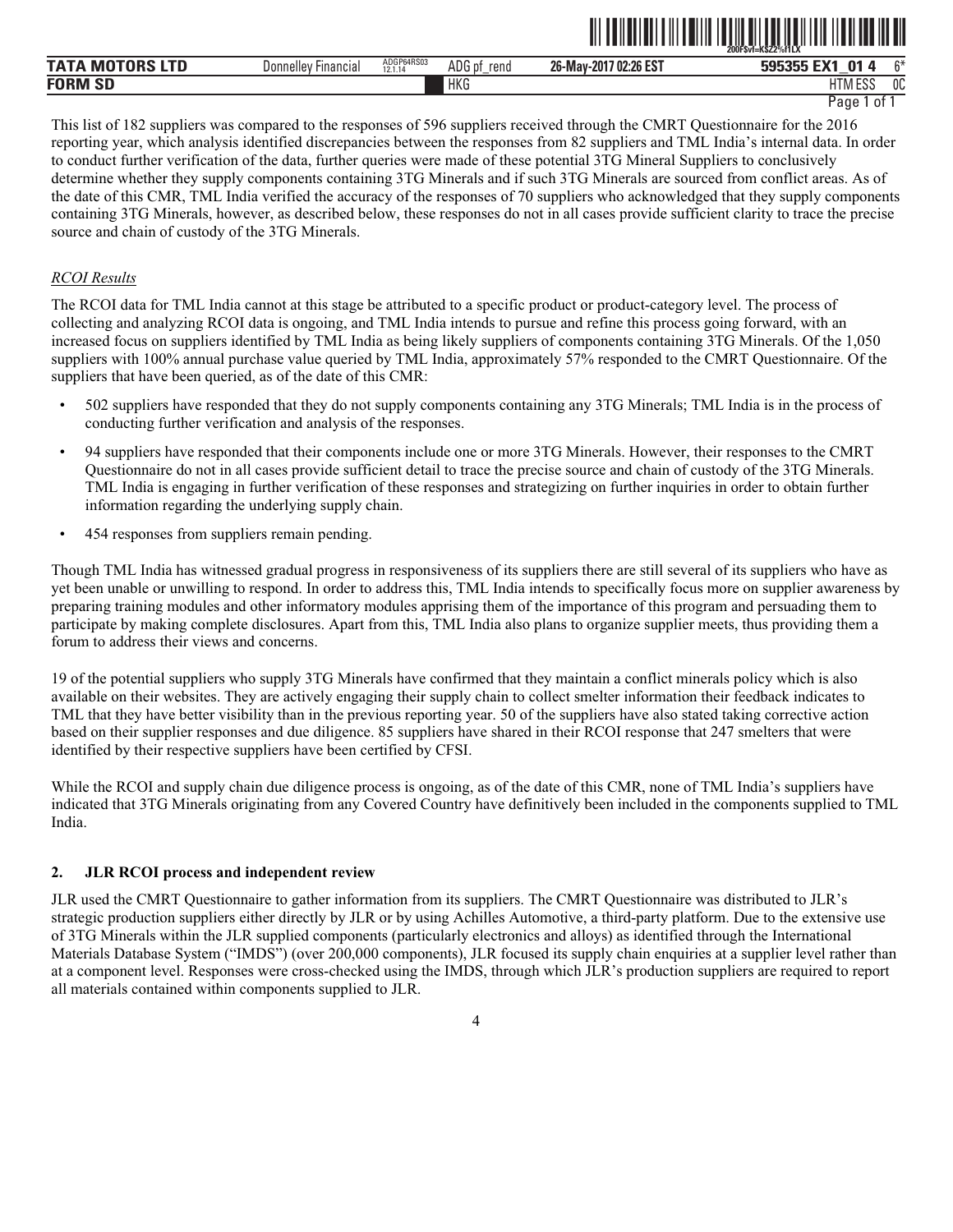|                                            |                                      |                       |                |                            | 200FSvf=KSZ306IL.                                |          |
|--------------------------------------------|--------------------------------------|-----------------------|----------------|----------------------------|--------------------------------------------------|----------|
| .<br><b>TATA</b><br>TNRS<br><b>M</b><br>ᄔᄔ | <b>Donnelley</b><br><b>Hinancial</b> | ADGP64RS03<br>12.1.14 | ADG pt<br>rend | / 02:26 EST<br>26-May-2017 | $\mathbf{0}$ 1<br>505355<br>$-111$<br>- 11<br>__ | $ -$     |
| <b>FORM</b><br>$\sim$<br>ЮL                |                                      |                       | <b>HKG</b>     |                            | $F^{\alpha}$<br>HТ<br>HIM ESS                    | nn<br>UU |

ˆ200F\$vf=K\$Z306lL,Š **200F\$vf=K\$Z306lL,**

# *RCOI results*

The RCOI data for JLR was received at a supplier level and cannot be attributed to a specific product or product category level at this stage. For the reporting year 2016, JLR adopted an approach based on annual purchase value of the suppliers similar to that of TML India and communicated with suppliers covering more 96% of its total annual purchase value for the fiscal year ended March 31, 2016. This included its suppliers with group sales to JLR of over £10 million. This compares to 76% of its supplier base, representing 89% of annual purchase value, queried during the 2015 reporting year. This year JLR has increased the coverage of its suppliers to include those with spend over £10 million (as compared to £20 million in 2015),. This year JLR has made inquiries not only with respect to regular suppliers but potential suppliers as well. Responses were received from approximately 42% of the 775 suppliers who were invited by JLR to respond to the CMRT Questionnaire. The responding suppliers included all of JLR's strategic production suppliers. Of the suppliers queried, as of the date of this CMR:

- 239 confirmed that they do not supply components containing any 3TG Minerals. With respect to these 239 suppliers who have responded that they do not supply components containing any 3TG Minerals, JLR intends to conduct further verification, including by comparing the responses to the information present in the IMDS system.
- 86 responded that their components include one or more 3TG Minerals. However, their responses to the CMRT Questionnaire do not in all cases provide sufficient detail to trace the precise source and chain of custody of the 3TG Minerals. JLR intends to conduct further inquiries with respect to these suppliers based on their feedback. 239 smelters identified in the supplier responses are certified by CFSI as conflict free.
- 450 responses from suppliers remain pending including suppliers those who may not be supplying to JLR in 2016 as of the date of this CMR. With respect to these 450 responses, as with TML India, JLR intends to specifically focus more on supplier awareness by preparing training modules and other information materials apprising them about the importance of this program and persuading them to participate by making complete disclosures.

While the RCOI and supply chain due diligence process is ongoing as of the date of this CMR, none of JLR's suppliers that have responded to the CMRT Questionnaire has indicated that any 3TG Minerals that originate from any Covered Country have been included in the products supplied to JLR. The reduction in use of 3TG minerals within the parts supplied to JLR may be attributed to changes in the design and development of parts by either JLR's internal engineering team or that of its suppliers.

# *Independent Review by PricewaterhouseCoopers ("PwC")*

JLR engaged PwC to undertake an independent review (though not a formal audit) of a random sample of responses to check the integrity, coherence and efficiency of the inquiry process adopted by JLR. For this review, PwC chose a sample of 75 of the CMRT Questionnaire responses that JLR received in connection with the preparation of this CMR. 17 of these responses remain subject to further engagement with the relevant suppliers as of the date of this CMR. The conclusions from PwC's review of the sample of CMRT Questionnaires for 2016 are summarized below:

- For 2016, 43 JLR suppliers achieved "good visibility" of their supply chain, in comparison with 5 JLR suppliers for 2015; "good visibility" is deemed to have been achieved if a supplier is able to obtain information from 75% or more of its supply chain, including the smelter name and location.
- 11 suppliers have not formulated a conflict minerals policy, and approximately 19 have not yet implemented due diligence measures beyond responding to the RCOI.
- 38 JLR suppliers provided a smelter list in their submission indicating that the smelters they use are located in Covered Countries and are not on the Conflict Free Smelter Program list. With respect to these suppliers, JLR intends to undertake further due diligence.
- 17 JLR suppliers declared in their CMRT Questionnaire responses that they did not supply JLR with products containing 3TG Minerals. The CMRT Questionnaire responses of these suppliers were compared to IMDS, and it was discovered that 8 of these suppliers do in fact supply JLR with components containing 3TG Minerals.
- Transparency of supplier reporting appears to have improved based on the greater number of CMRT Questionnaire responses received, compared to the previous year. A higher number of suppliers achieved good visibility due to their increased disclosure of smelter information.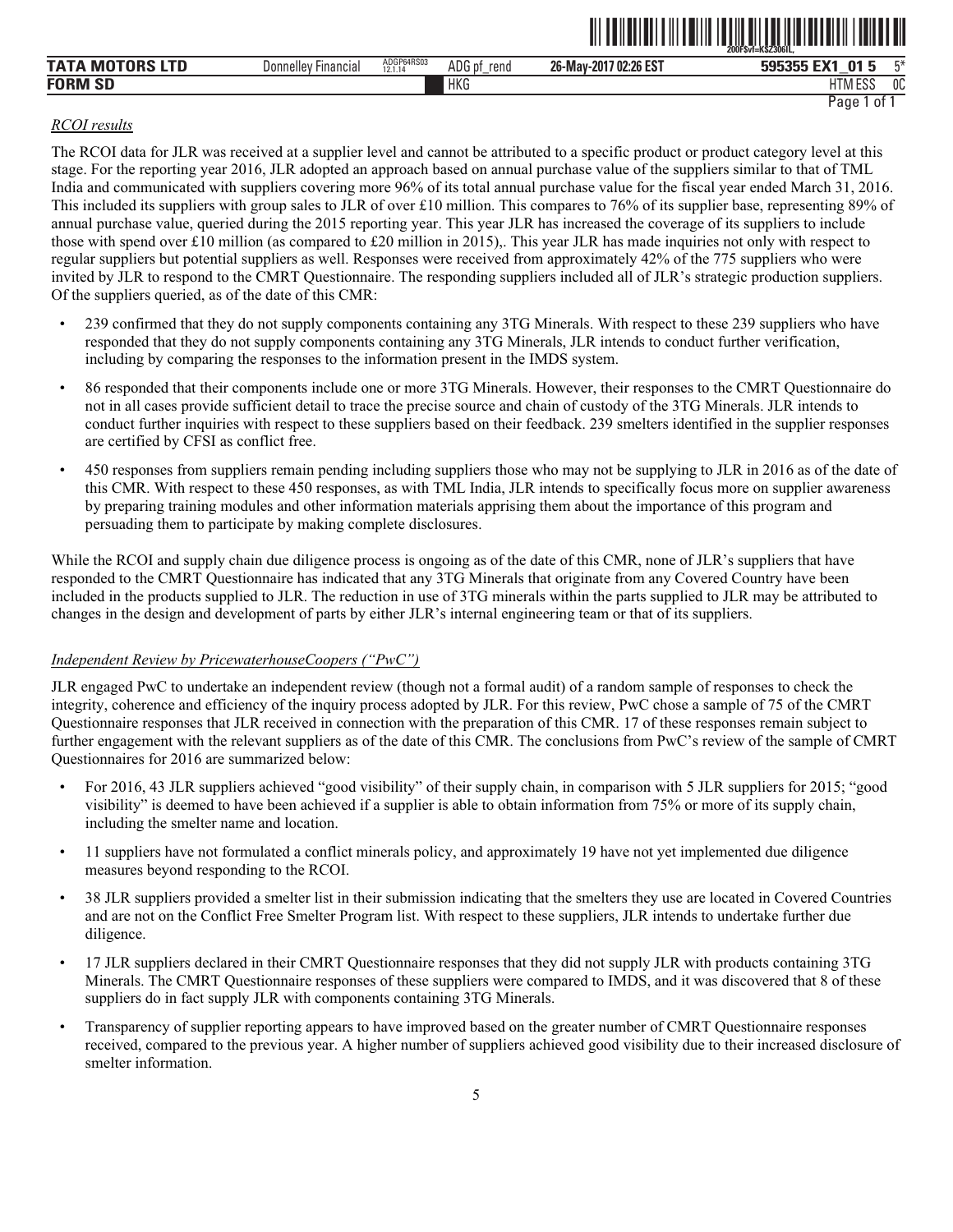|                      |                                     |                                |                |                            | ZUUFSVI=NSZJ3AZLIII              |               |
|----------------------|-------------------------------------|--------------------------------|----------------|----------------------------|----------------------------------|---------------|
| <b>TATA MOTORS L</b> | <b>Donnelley</b><br><b>Financia</b> | ADGP64RS03<br>10111<br>12.1.14 | ADG pf<br>rend | / 02:26 EST<br>26-May-2017 | <b>01</b><br>__                  | $\sim$        |
| <b>FORM SD</b>       |                                     |                                | <b>HKG</b>     |                            | <b>LITRA FOO</b><br>1 ו ו<br>∟ບປ | $\sim$<br>็บเ |

ˆ200F\$vf=K\$Z35XZLmŠ **200F\$vf=K\$Z35XZLm** 

# **3. TDCV RCOI processes and communication with 3TG Mineral Suppliers**

For the 2016 reporting year, TDCV reached out to all of its 287 domestic and overseas suppliers to submit a response to the CMRT Questionnaire, in line with the approach adopted for the 2015 reporting year. Apart from the RCOI inquiry, TDCV also targeted a group of 55 suppliers who responded that their components include one or more 3TG Minerals for further engagement through a detailed questionnaire, thus seeking specific information to trace the precise source of 3TG Minerals present in the components supplied by them.

# *RCOI Results*

The RCOI data for TDCV cannot at this stage be attributed to a specific product or product-category level. Approximately 90% of suppliers queried responded to the CMRT Questionnaire). Of the responding suppliers:

- 202 responded that they do not supply components containing any 3TG Minerals. TDCV intends to conduct further verification to determine conclusively the presence or absence of 3TG Minerals in the materials supplied by these suppliers.
- 55 responded that their components include one or more 3TG Minerals. However, their responses to the CMRT Questionnaire do not in all cases provide sufficient detail to trace the precise source and chain of custody of the 3TG Minerals.

Of the 55 suppliers who responded that their components include one or more 3TG Minerals, TDCV also noted, based on its inquiries, that:

- 17 suppliers acknowledged that certain of their smelters source 3TG Minerals from the Covered Countries. With respect to these 17 suppliers, TDCV has planned to conduct an awareness program and formal sessions with the suppliers to find an alternative way of sourcing these materials from conflict free zones.
- 15 suppliers indicated that the smelters in their supply chains did not source 3TG Minerals from the Covered Countries.
- 22 suppliers noted that they have identified all smelters in their supply chain supplying 3TG Minerals. 32 suppliers had not identified all smelters in their supply chain. TDCV intends to conduct further verification to determine whether the ultimate sources of 3TG Minerals are conflict free.
- 35 suppliers acknowledged that they have adopted a policy governing procurement and use of 3TG Minerals in their operations and 41 suppliers acknowledged that they participate in conflict free sourcing programs.
- 20 suppliers had not adopted a policy governing procurement and use of 3TG Minerals in their operations and 12 suppliers indicated that they do not participate in conflict free sourcing programs. With respect to the 20 suppliers that have not adopted such a policy and the 12 suppliers that do not participate in conflict free sourcing programs, TDCV is planning to conduct vendor council meetings and to formulate web tools to encourage and assist these suppliers to adopt such a policy and to participate in conflict free sourcing initiatives, respectively.

# **Section 5: Evaluation Process**

TML India's, JLR's and TDCV's evaluation teams reviewed a total of 1,178 RCOI responses (596, 325 and 257 for TML India, JLR and TDCV, respectively) they received in connection with the preparation of this CMR. TML conducted further verification with respect to 211 responses from potential 3TG Mineral suppliers (70, 86 and 55 for TML, JLR and TDCV, respectively).

As of the date of this CMR, evaluation teams at TML India, JLR and TDCV are engaging with suppliers who have not responded to the CMRT Questionnaire, or whose responses are otherwise insufficient for TML to determine the origin and chain of custody of the 3TG Minerals.

#### **Section 6: Due Diligence Results**

TML has a very complex supply chain with several tiers, and since it is a downstream supplier of finished products, it is several tiers away from mines, smelters and refineries. Due to such a position in the supply chain, TML needs to rely on the responses from and actions of its direct suppliers as to the sourcing of 3TG Minerals. For the reporting year 2016, the responses received by TML through the RCOI and the subsequent diligence have not provided adequate clarity as to the precise source or country of origin of all of the 3TG Minerals used in TML's products. As a result, TML is unable to disclose specific information regarding the facilities and country of origin pertaining to the 3TG Minerals used in the manufacture of its products.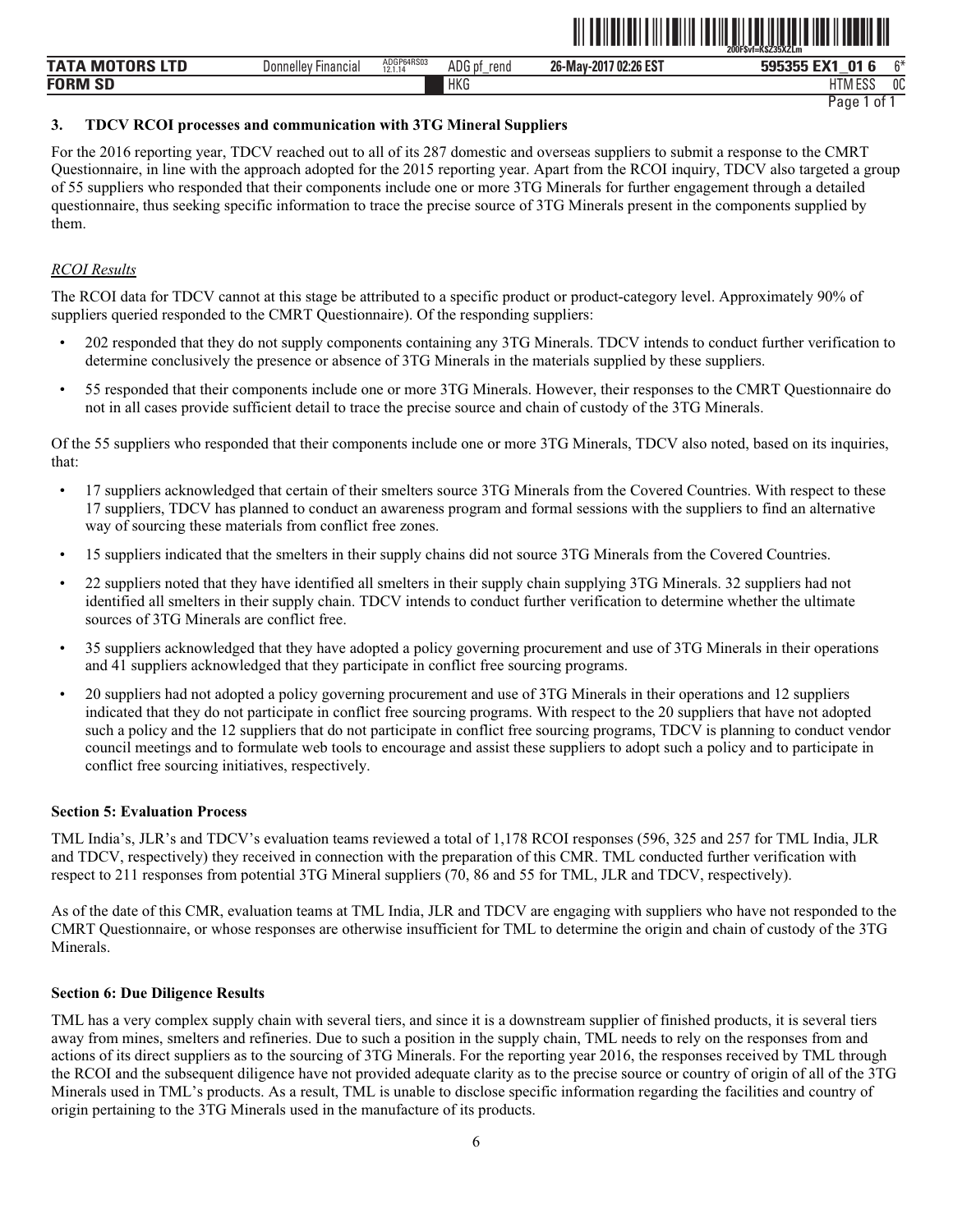|                 |                     |                       |                |                       | .<br>,,,,,,,,,,<br>200FSvf=KSZ39i1so |      |
|-----------------|---------------------|-----------------------|----------------|-----------------------|--------------------------------------|------|
| TATA MOTORS LTD | Donnelley Financial | ADGP64RS03<br>12.1.14 | ADG pf<br>rend | 26-May-2017 02:26 EST | 595355 EX1<br>01                     | $7*$ |
| <b>FORM SD</b>  |                     |                       | <b>HKG</b>     |                       | HTM ESS                              | 0C   |

ˆ200F\$vf=K\$Z39j1sqŠ **200F\$vf=K\$Z39j1sq** 

Nevertheless, TML continues to engage in extensive liaising with its direct suppliers to acquire more specific information regarding the smelters, miners and refineries and to fulfill its commitment to the CMCP. TML intends to determine and disclose the relevant specific information once more accurate and complete data is available from its suppliers. For the above purpose, TML intends to continue to extend efforts towards developing and implementing its CMCP and working with suppliers in examining their supply chains for purposes of tracing the country of origin and chain of custody of the 3TG Minerals used in the manufacturing or production of its products.

#### **Section 7: The Road Ahead**

TML is gradually taking steps forward to establish a responsible supply chain. To ensure accountability, TML already has strong company management systems in place to identify and assess risks in the supply chain. For the next reporting year, TML has planned to engage with senior management to enhance contribution of efforts and resources towards the existing CMCP. Further, TML intends to provide extensive training and support materials and communications to educate and address the concerns of its suppliers, internal team members and its subsidiaries on the conflict minerals sourcing and disclosure requirements. In addition, TML intends to improve its tools, templates and processes for additional supply chain due diligence and analysis of the results of such due diligence.

Apart from this structured engagement and based on its previous and current assessments, TML has identified certain risks and plans to design and implement appropriate strategies in an effort to mitigate risks in its supply chain. To ensure such risk mitigation, TML is continually communicating and following up with direct suppliers, who have not submitted their responses or submitted insufficient declarations, through online portals, vendor council meetings and direct communications by TML's senior procurement executives. TML is simultaneously verifying the collected data and responses and seeks to address any discrepancies in the declarations submitted.

As it is evident from the survey undertaken that some suppliers do not have any 3TG Mineral sourcing policy or due diligence measures in place, TML is making efforts to encourage and assist such suppliers to develop their own conflict minerals supply chain policy and to participate in conflict free sourcing programs. TML finds it necessary to establish the environment that enables implementation of survey and due diligence through gathering information on smelters.

Further, with respect to those suppliers supplying components containing 3TG Minerals sourced from Covered Countries, TML is engaged in persuading these suppliers to audit its supply chain so as to ensure accurate reporting and simultaneously encouraging the supplier to source the 3TG Minerals from authorized or conflict free zones.

#### **Section 8: Independent Audit**

In accordance with the requirements of Rule 13p-1 and applicable guidance, the requirement for issuers to obtain an independent audit of its conflict minerals disclosures for reporting year 2016 is postponed pending further action from the Securities and Exchange Commission or its staff, unless the issuer voluntarily claims DRC conflict free status.

For the reporting year 2016, TML's engagement through the RCOI process and detailed communication with its suppliers have not provided adequate information to determine the source or country of origin of 3TG Minerals used in its products. Thus, TML is unable to determine the conflict free status of any of its products as of the date of this CMR, and thus, in accordance with guidance from the Securities and Exchange Commission, it has not obtained an independent audit of its disclosures in this CMR for 2016.

Additional information on this CMR can be obtained by contacting TML at: conflictminerals@tatamotors.com.

#### **Section 9: Conclusion**

For the reporting year 2016, TML specifically focused on targeting a greater number of suppliers (as compared to 2015) and acquiring more specific information from these suppliers to enable TML to meet the requirements of its Conflict Minerals Compliance Program. TML India communicated with 100% of its suppliers (compared to 87% of its suppliers in 2015) and received responses from 57% these suppliers. TML India is in the process of addressing the discrepancies found with regard to 82 supplier's response by way of seeking more specific and detailed information about their supply chain, which though not complete and adequate at this time, is crucial to eventually determine the country of origin and chain of custody of the 3TG Minerals. JLR and TDCV also targeted 75 and 55 suppliers, respectively, for further analysis. TML believes that the combined efforts of TML India, JLR and TDCV have improved the visibility of the use of 3TG Minerals in TML's supply chain.